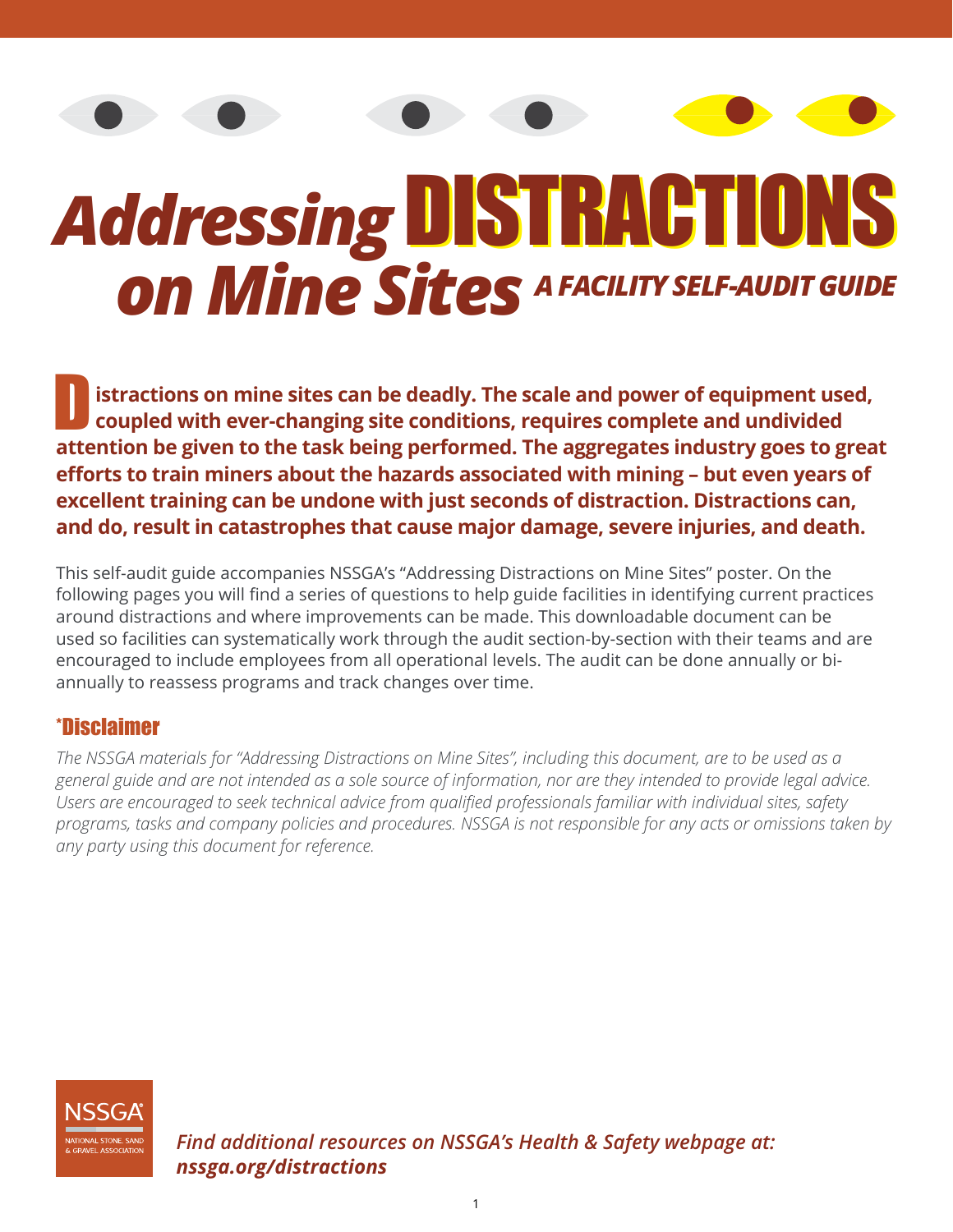## PLANNING:

**1.** *What messages do we send as a company that address distraction in the workplace?*

*How and when are these messages communicated?*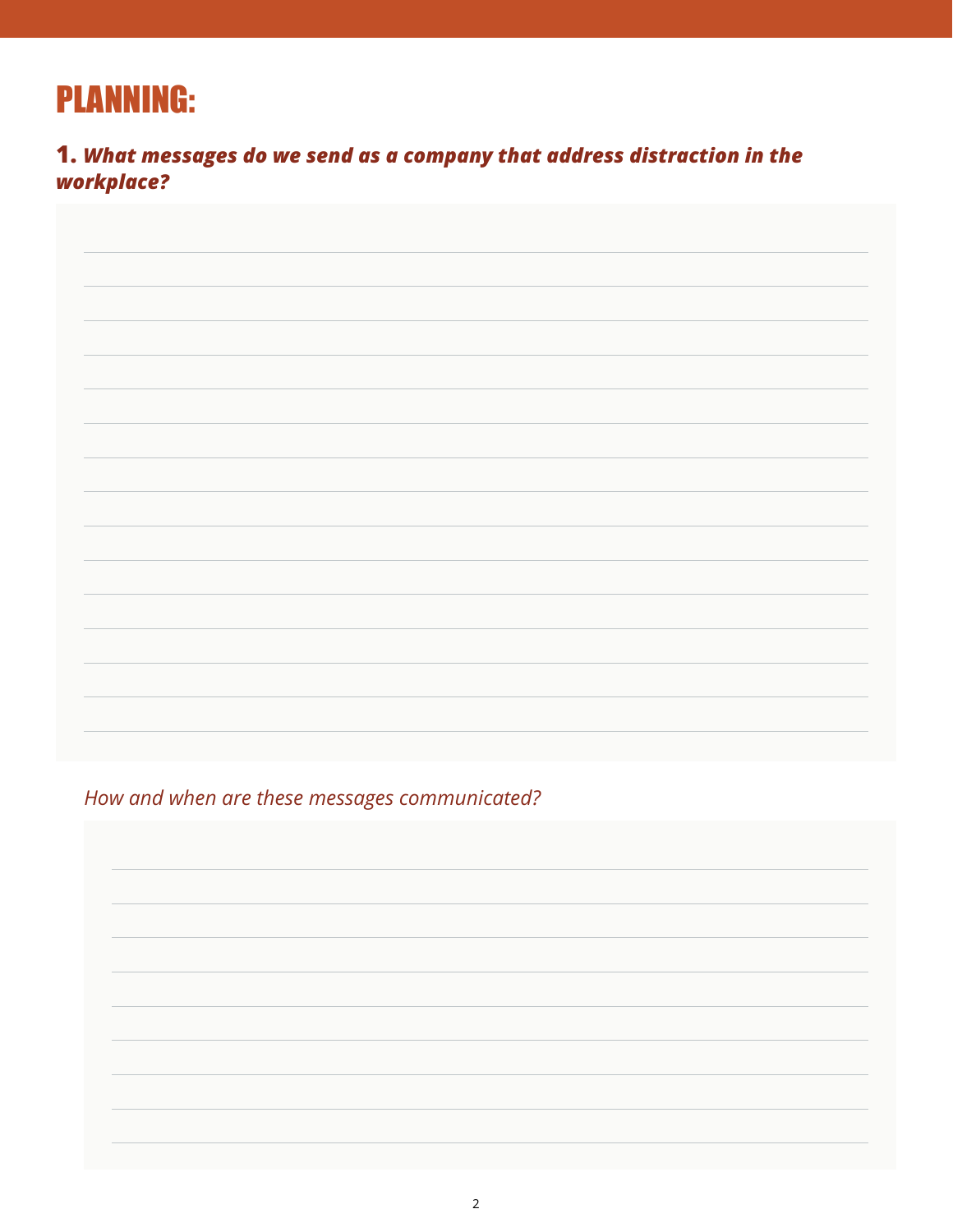### **2.** *Do we have a multidisciplinary team dedicated to planning activities such as addressing distraction in the workplace?* **NO**

**IF YES:** *How often does this team meet? What previous work have they engaged in? What are their current goals? How can the team improve and how can management support the team?*



**IF NO:** *Who would we include on such a team? (E.g., what departments and roles should be included?) When should the team meet and how frequently?*

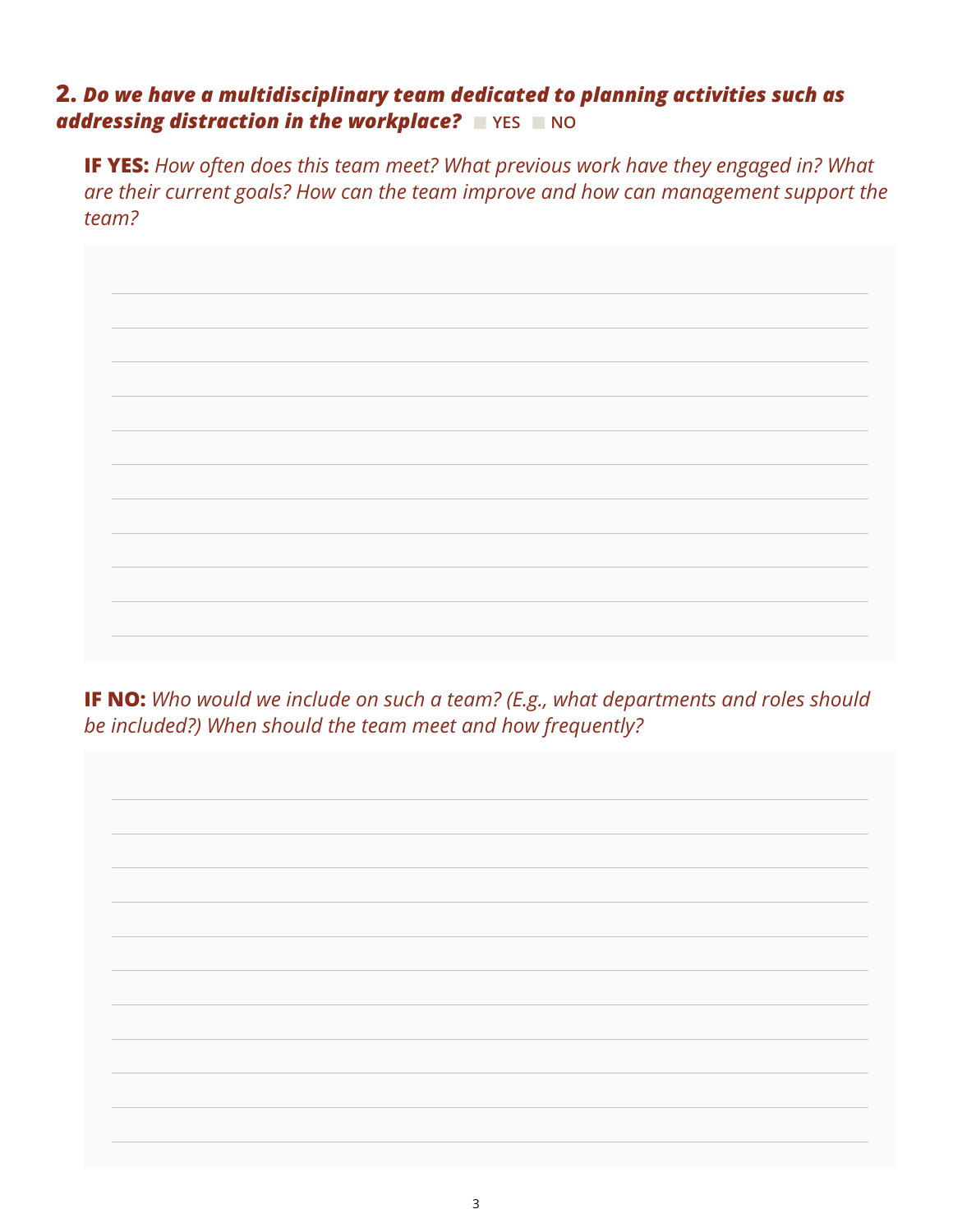**3.** *What does the data show about our current incident trends? How could distraction play a role in these incidents?*



**4.** *What are our current safety practices/policies related to distraction?*

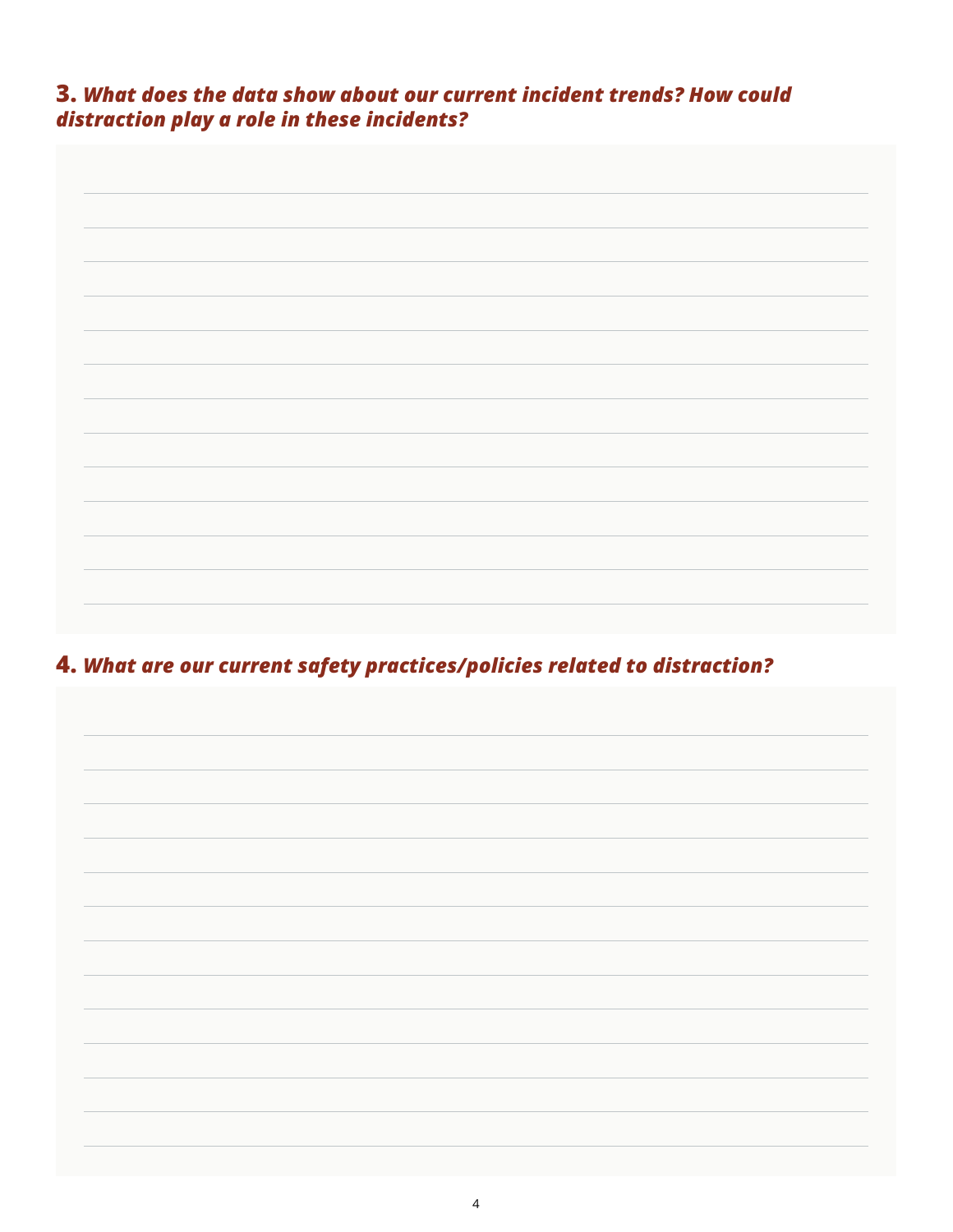*Do these practices/policies meet the needs of our workplace?* ■ YES ■ NO

## *How can they be improved?*

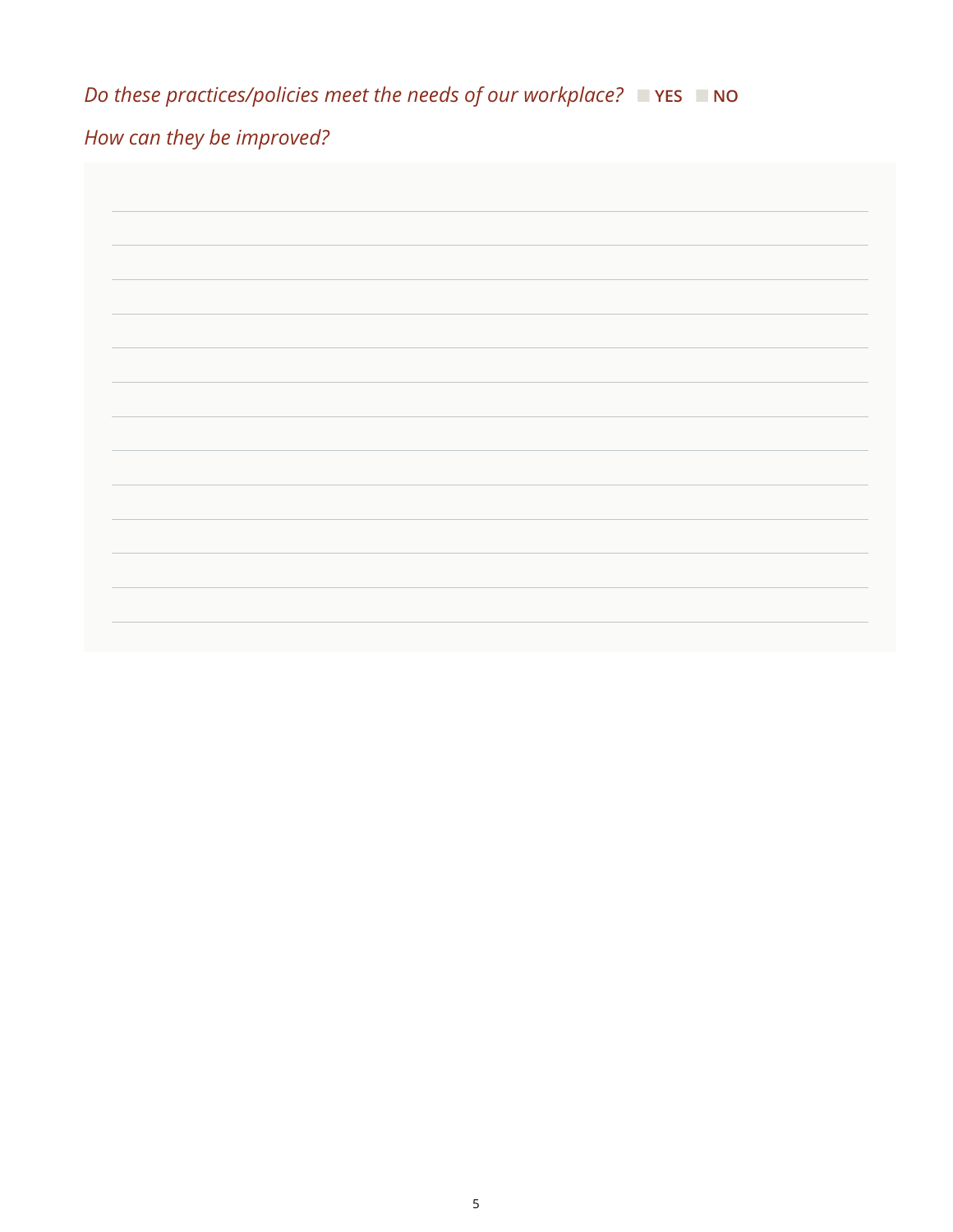## HAZARD IDENTIFICATION:

**1.** *What are our policies around multi-tasking (e.g., texting and driving, use of cell phones, etc.)?*

*How can these be improved?*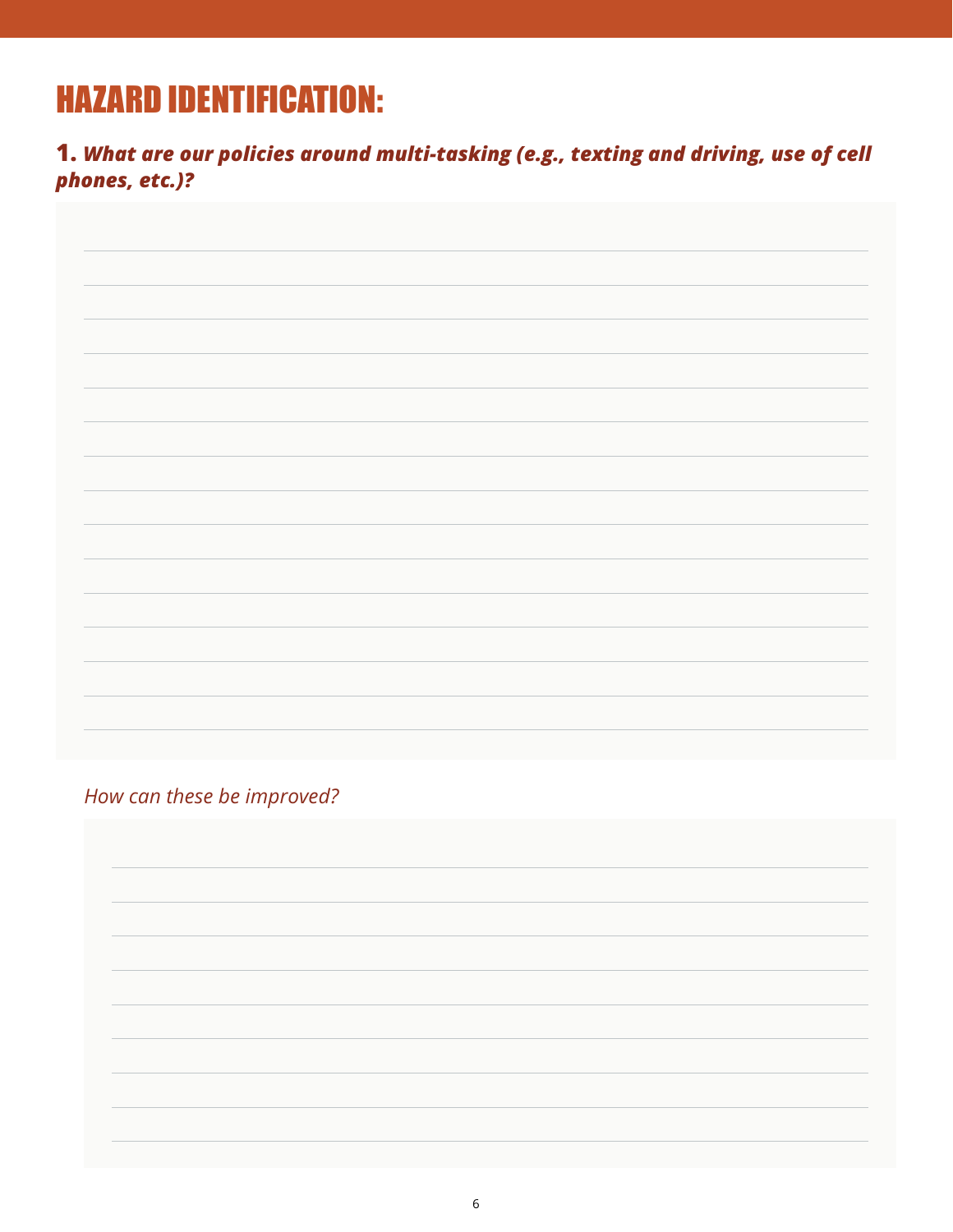**2. Do we address distractions as part of our job hazard assessments? PRES RING** 

**3.** *What potential distractions exist for common jobs done at our facility?*

**4.** *How do we encourage a culture where employees can talk about distractions and fatigue?*

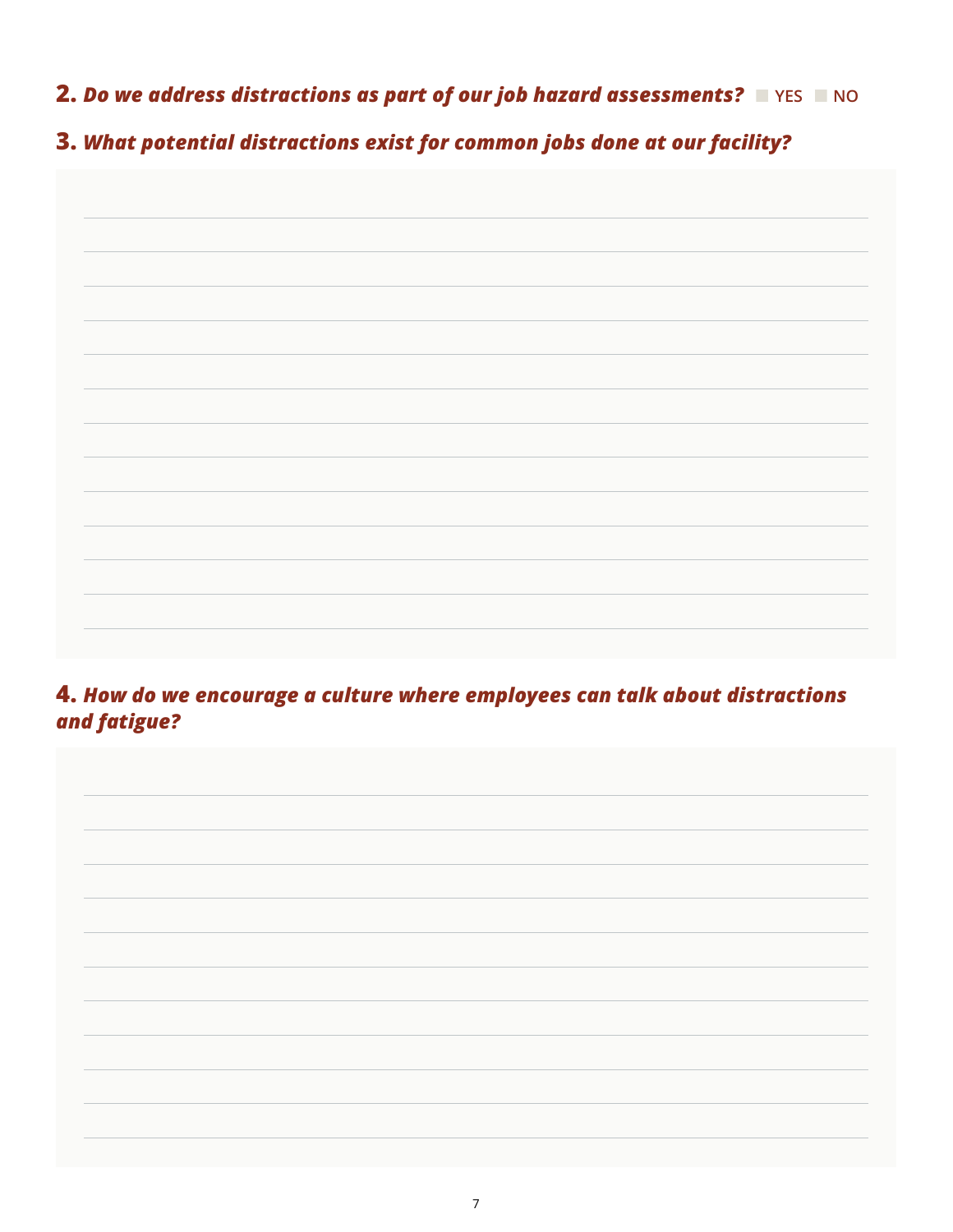*How can we continue growing our company culture around distraction awareness?*

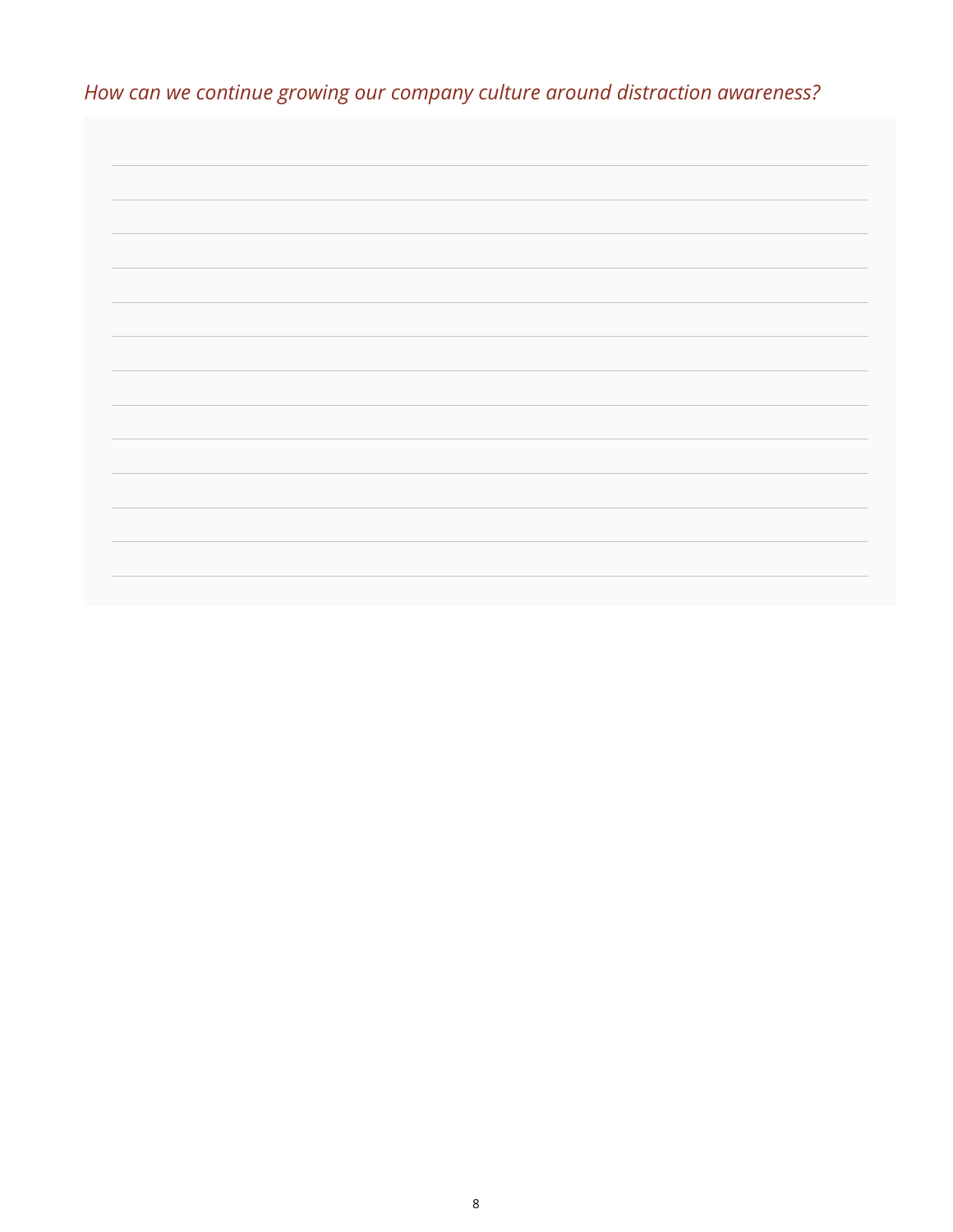

**1.** *Where do we address distractions in our training programs?*

*How can we improve our training programs around distraction?*

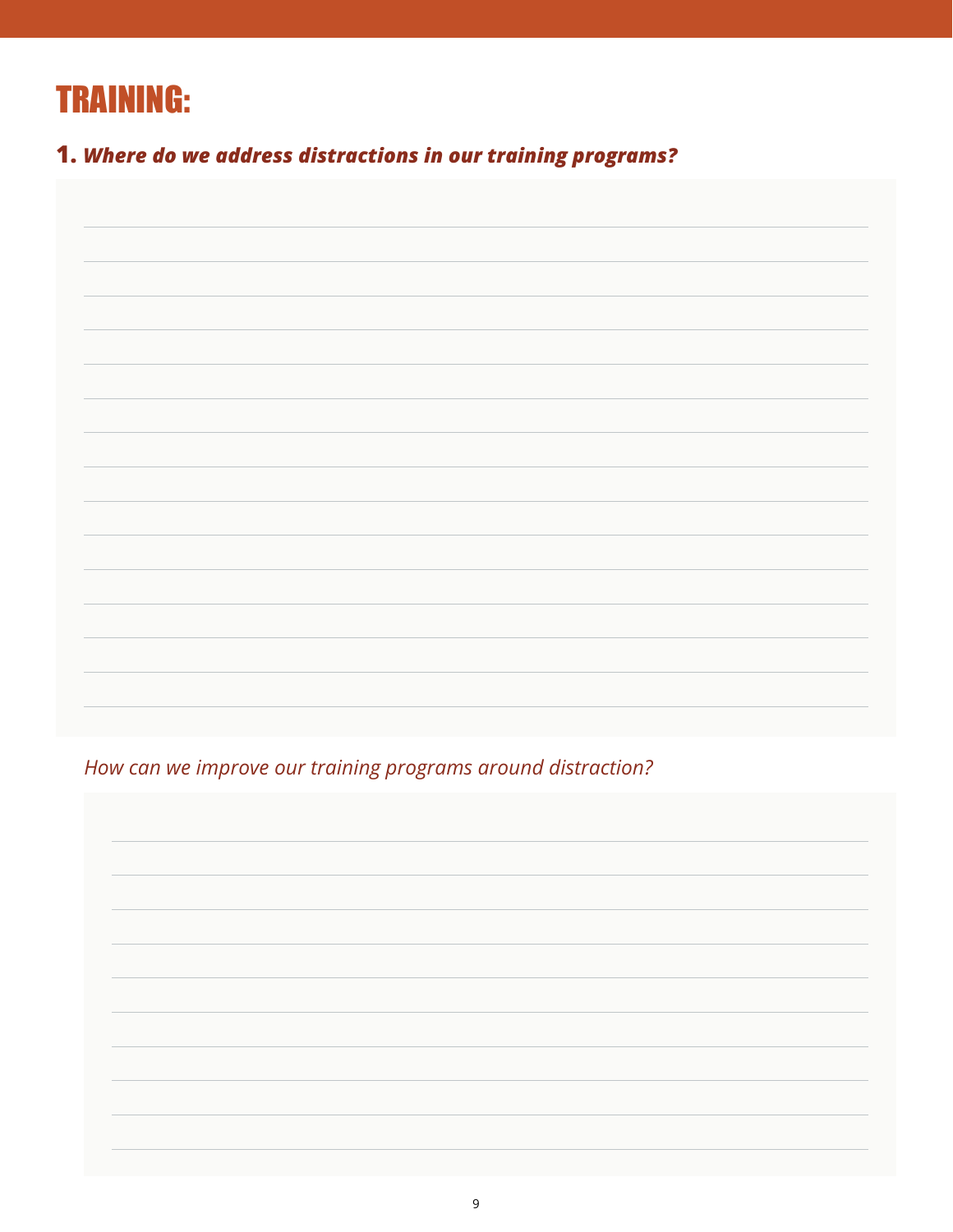**2.** *How do we train and communicate about not being a distraction to one another on the job?*

**3.** *What materials do we have in our resource library that address distraction?*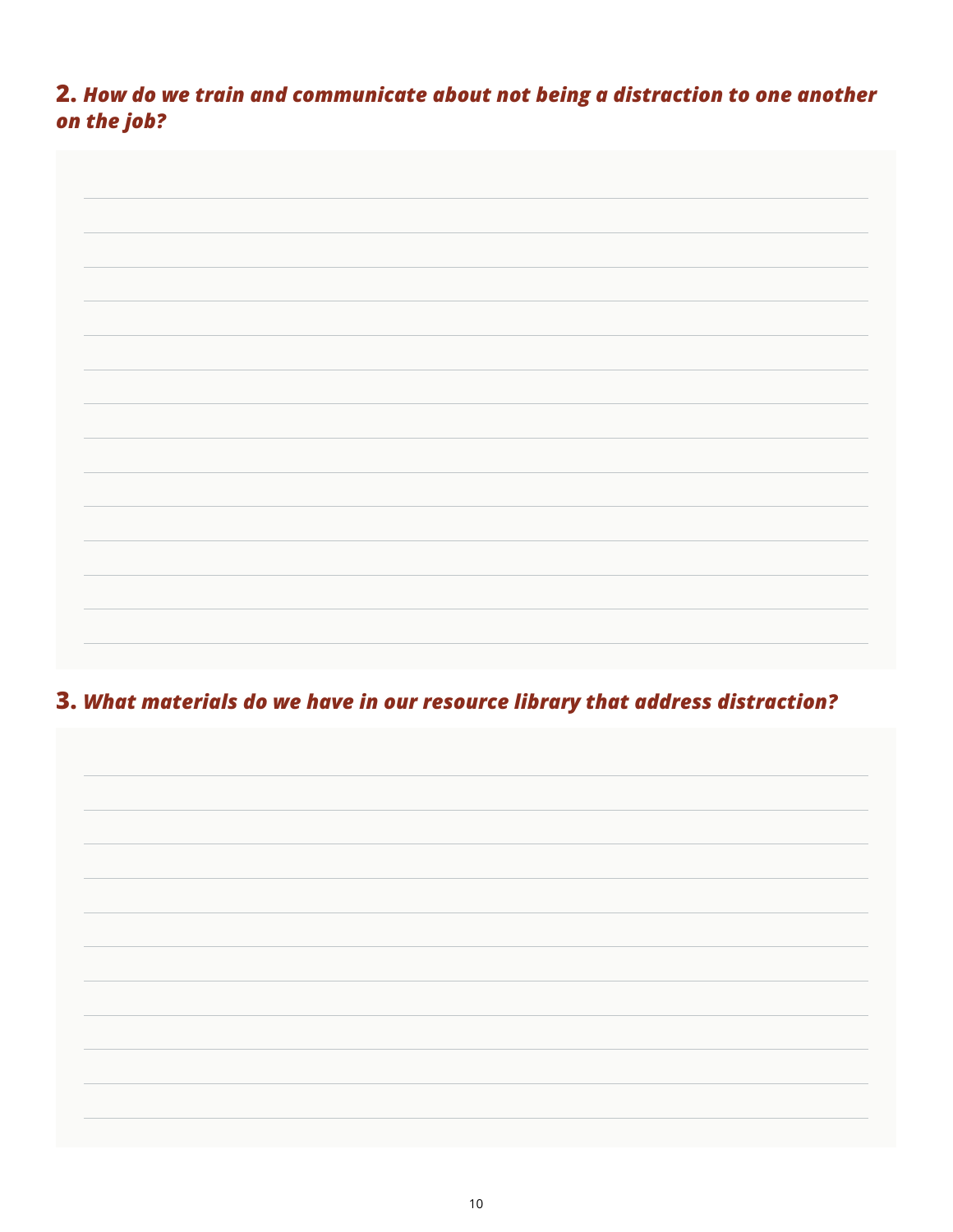*What gaps are there in our resources?*

**4. Do we use nudges or other reminders to stay mindful while doing a task?** NO **IF YES:** *What are they? Are there others we should add?*

**IF NO:** *Where would nudges or other reminders be beneficial and what could they be?*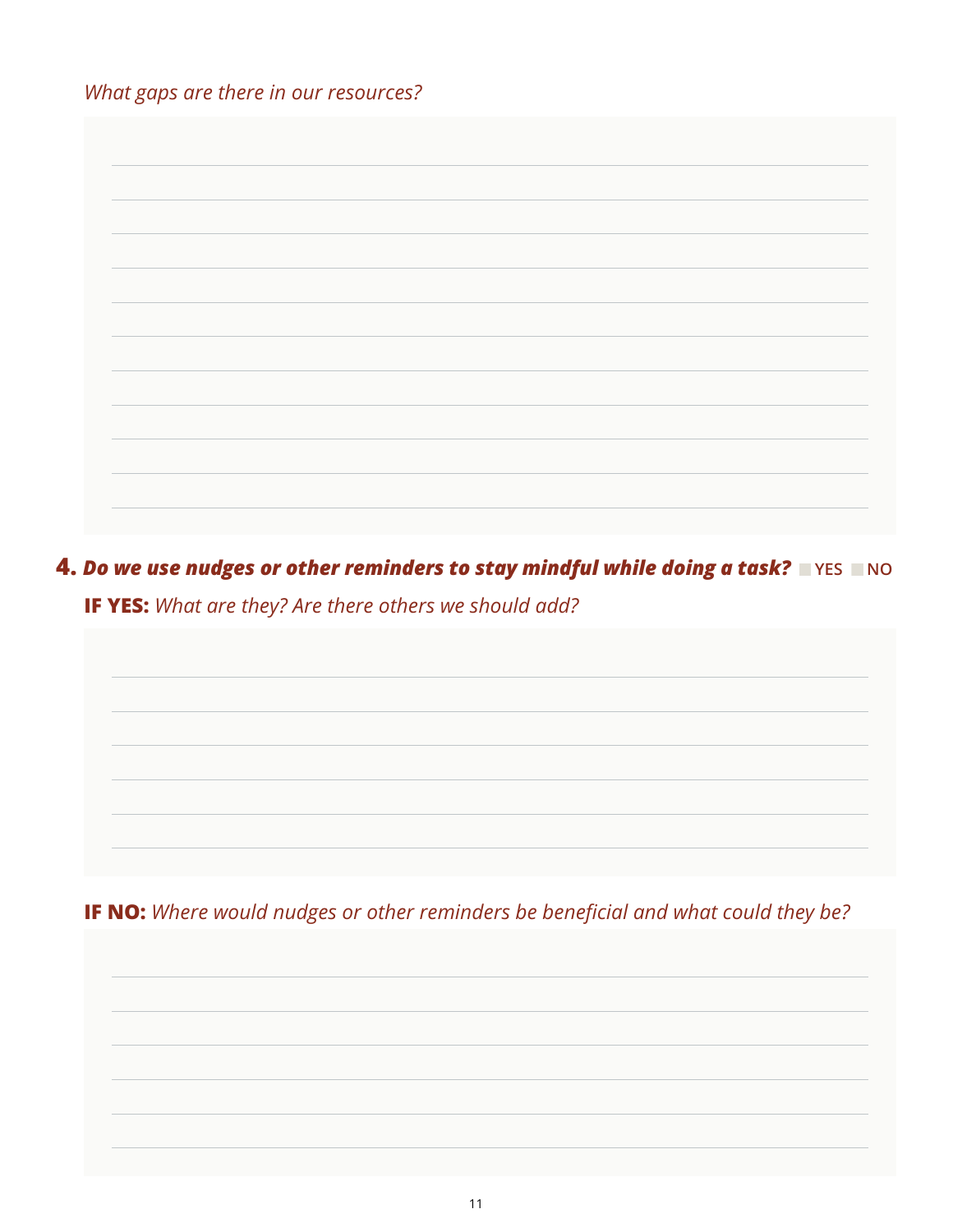## POLICIES AND PROCEDURES:

**1.** *Do our existing policies and procedures emphasize the importance of maintaining focus on the task at hand?* **No** 

**2.** *What policies do we have around cell phone use, texting, fatigue, etc.?*

*Are there gaps in our policies?*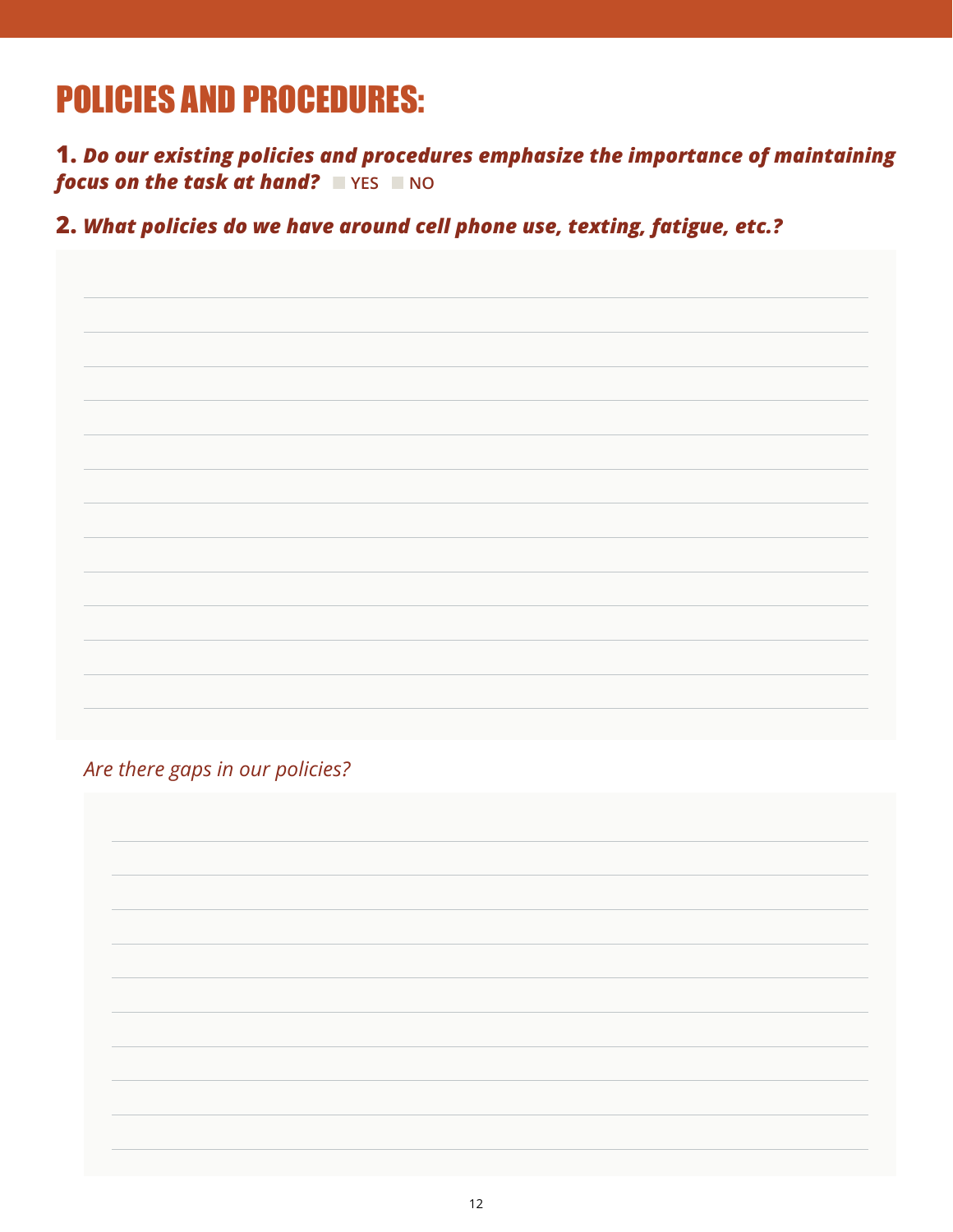### **3.** *During incident investigations, do we include distraction or lack of focus as a*  **contributing element? No**

**IF YES:** *Do we share our findings and use what we learned as a training tool and how do we keep from blaming or targeting individuals?*



**IF NO:** *How can we improve our investigation procedures to address distraction and share information without blaming or targeting?*

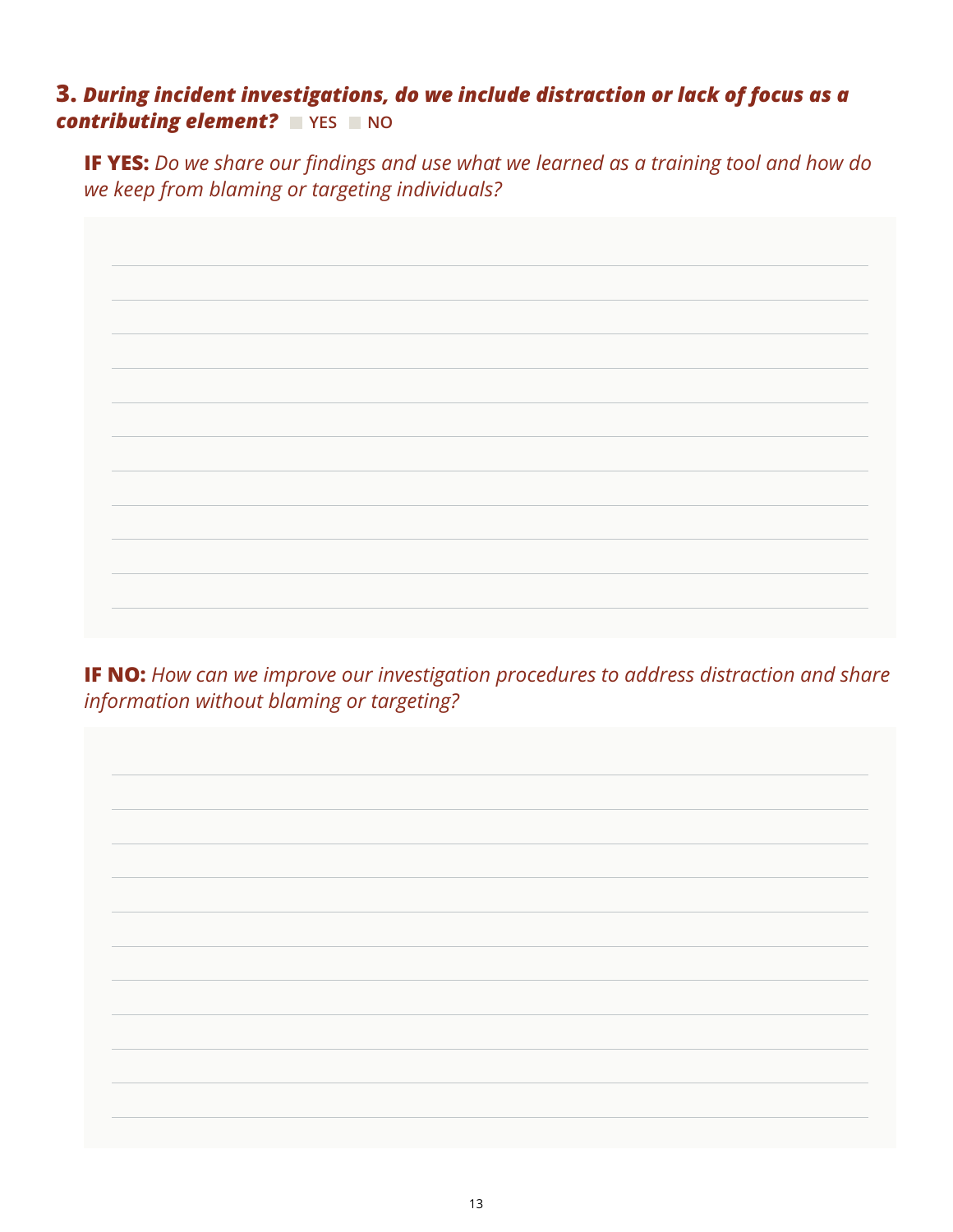#### **4.** *Do we use "do not disturb" signs or barriers when specific tasks are ongoing (e.g., welding) to reduce distraction?* **NO**

**IF YES:** *Are there other tasks or situations where we should use signage to reduce distraction? Are there other types of signage that could be used?*



**IF NO:** *For what tasks or situations would such signs or barriers be valuable?*

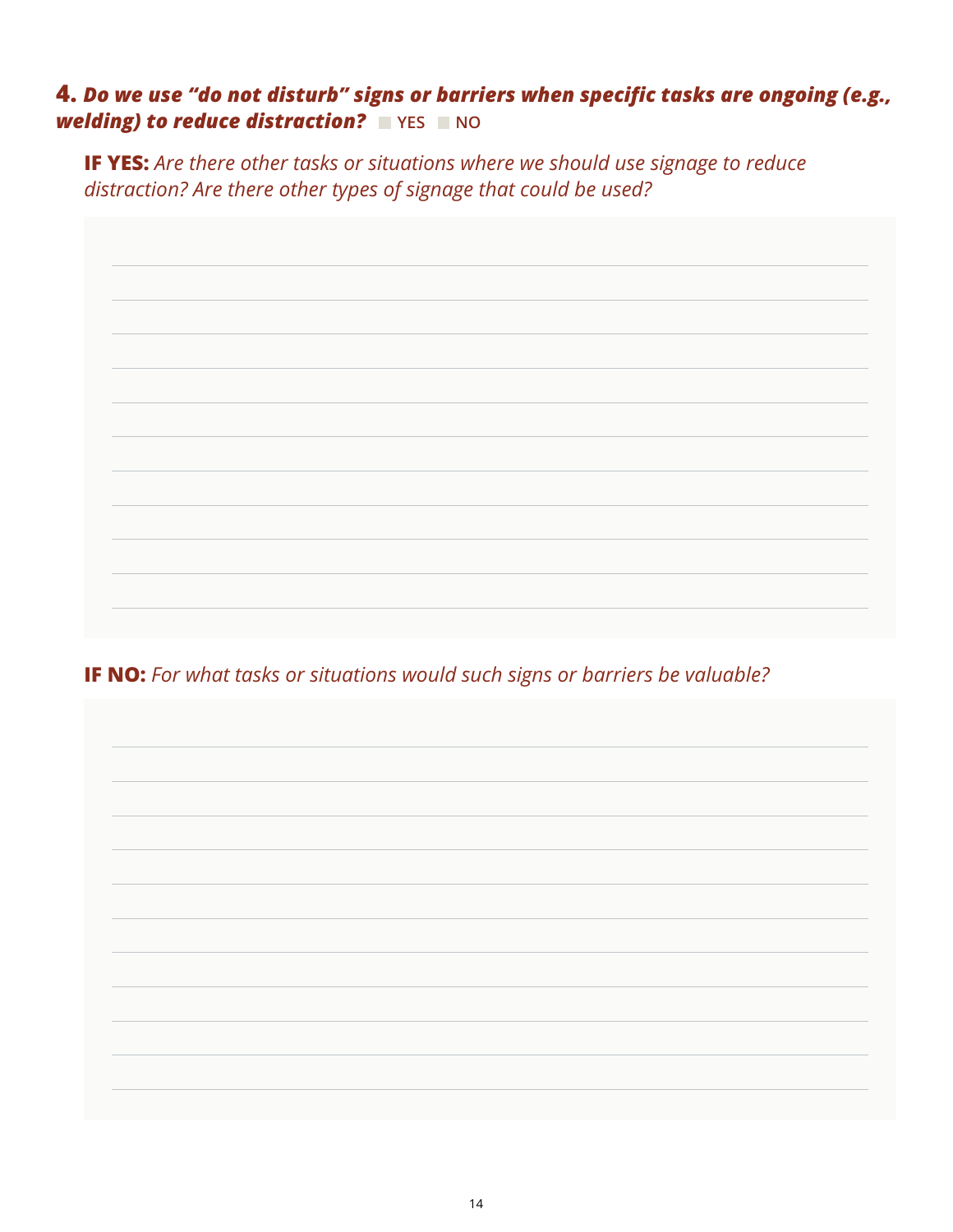# CHECKING AND REVIEW:

**1.** *Have we reviewed historical accident investigations to highlight where*  **distraction could have been a contributing factor? PINS RING** 

**IF YES:** *How can this information help inform our facility and improve safety?*

**IF NO:** *What do we think this data would show? How can we implement this?*

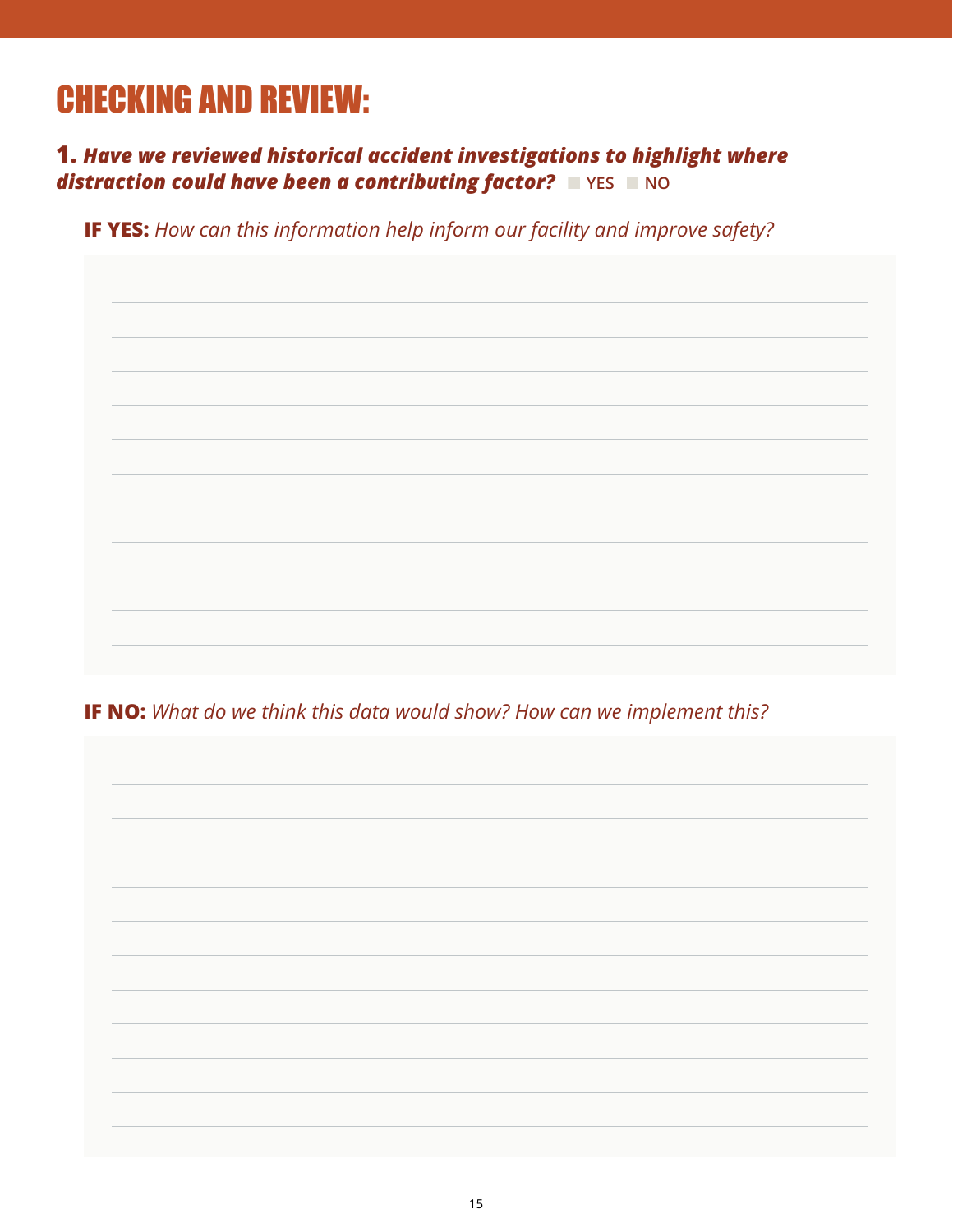### **2.** *Have we reviewed near miss or near hit events to analyze what role distraction may have played?* **No**

**IF YES:** *How can this information help inform our facility and improve safety?*



**IF NO:** *What do we think this data would show? How can we implement this?*

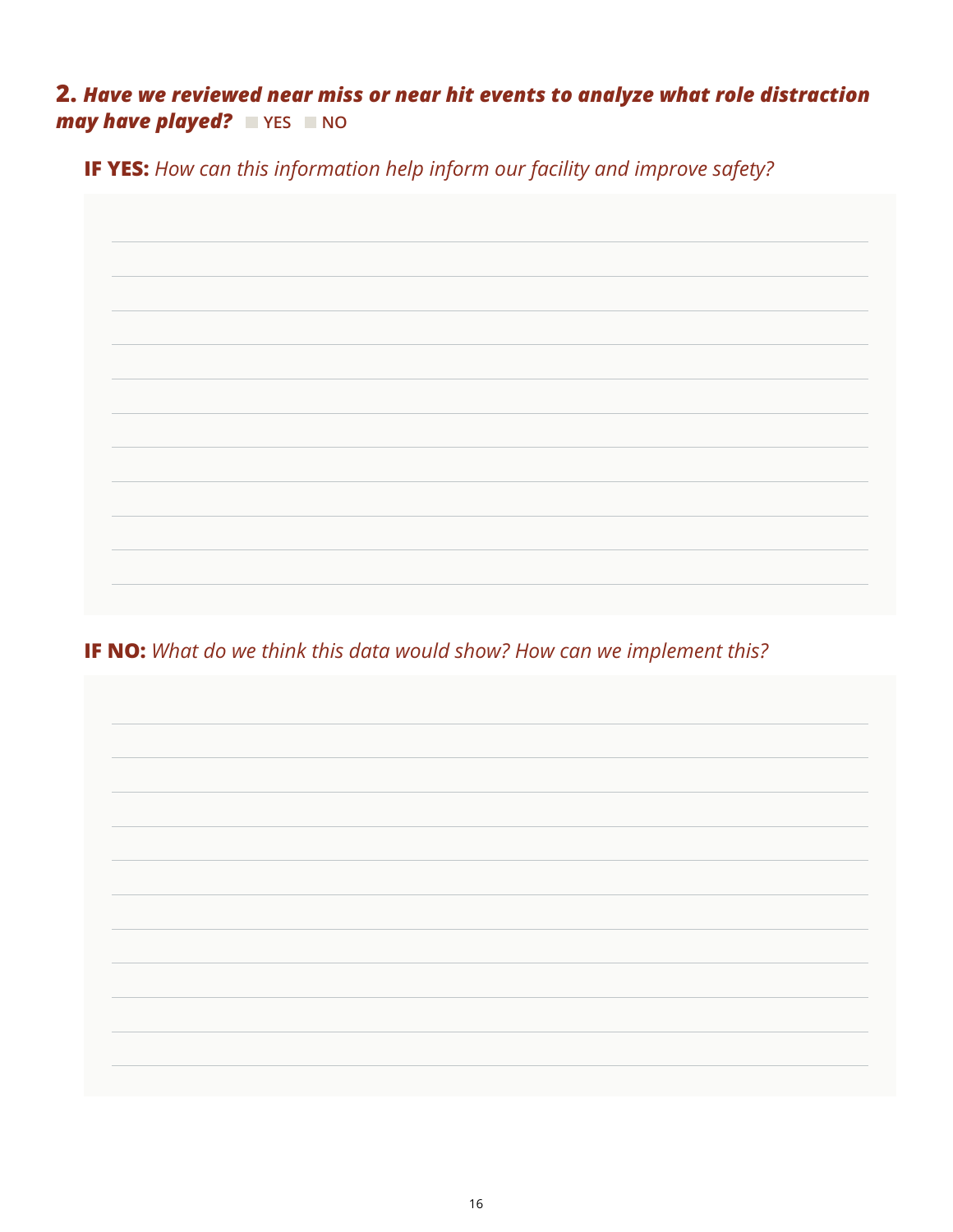## **3.** *When do we have safety conversations?*

| become a distraction? | How do we ensure these conversations happen at the right time and do not themselves |  |
|-----------------------|-------------------------------------------------------------------------------------|--|
|                       |                                                                                     |  |
|                       |                                                                                     |  |

**4.** *How do we address distractions during day-to-day operations?*